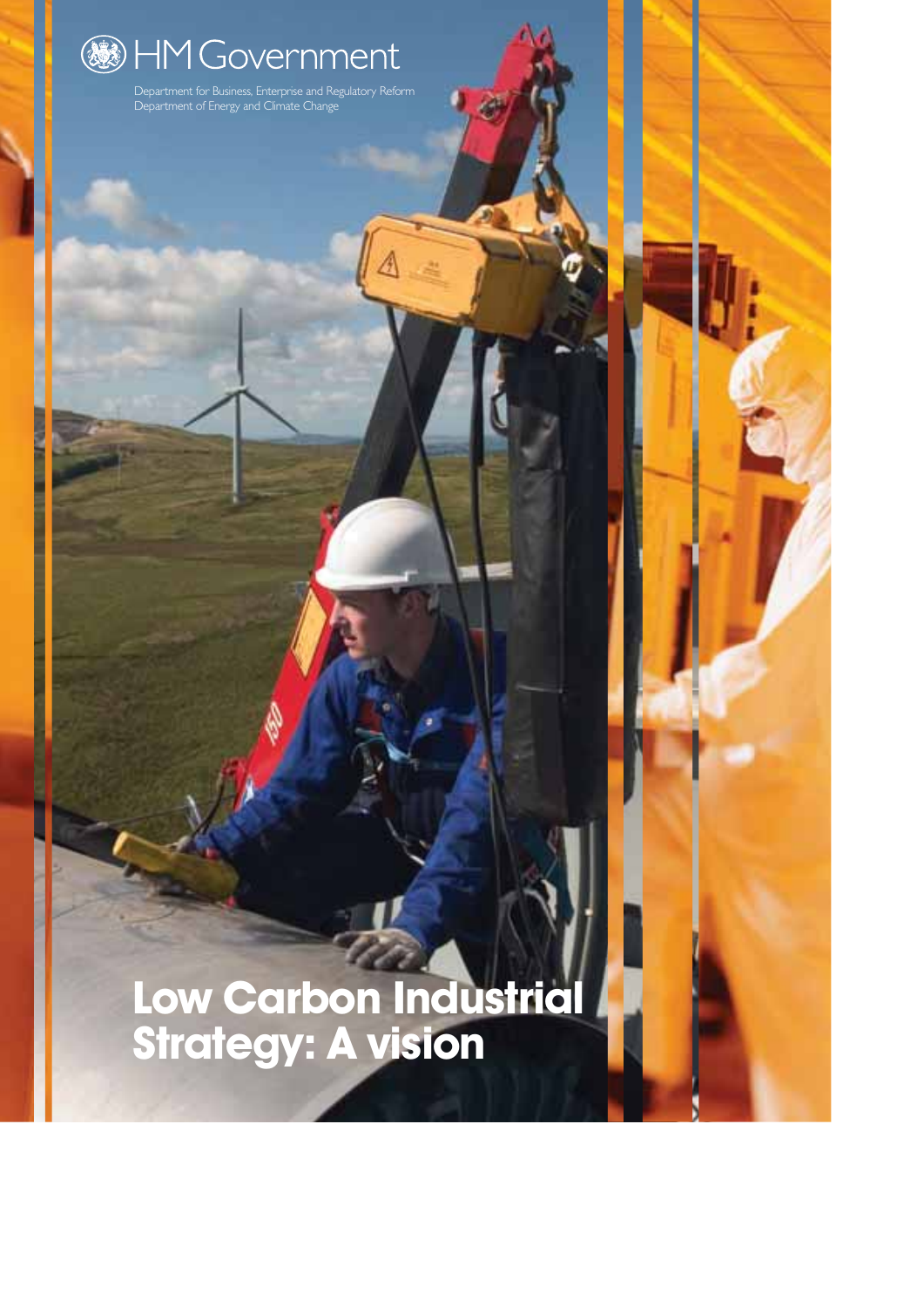

## **Low Carbon Industrial Strategy: A vision**

The transition to a low carbon world will transform our whole economy. Lord Stern's landmark Review in 2006 set out the economic case for action on climate change and for investment in a low carbon economy. Recognising that economic necessity, the UK has through the Climate Change Act become the first country in the world to adopt a legally binding target to reduce carbon emissions – by at least 26% by 2020 and by 80% by 2050.

Achieving this means that by that date, every unit of output in Britain will need to be produced using on average just one tenth of the carbon used today.

This transition will transform our whole economy. It will change our industrial landscape, our supply chain, and the way in which we all work and consume. For as well as being an environmental and economic imperative, the shift to a low carbon economy is also an economic opportunity. Businesses and consumers can benefit from significant savings through energy and resource efficiency measures. And supplying the demands of the low carbon economy offers a significant potential contribution to economic growth and job creation in Britain, not only as part of the short term economic recovery, but also through sustainable growth over the decades to come.

The global market for low carbon goods and services is already worth over £3 trillion and growing rapidly. For the UK, which is already a leader in many low carbon and resource efficient services, technologies and processes, this is a huge potential opportunity.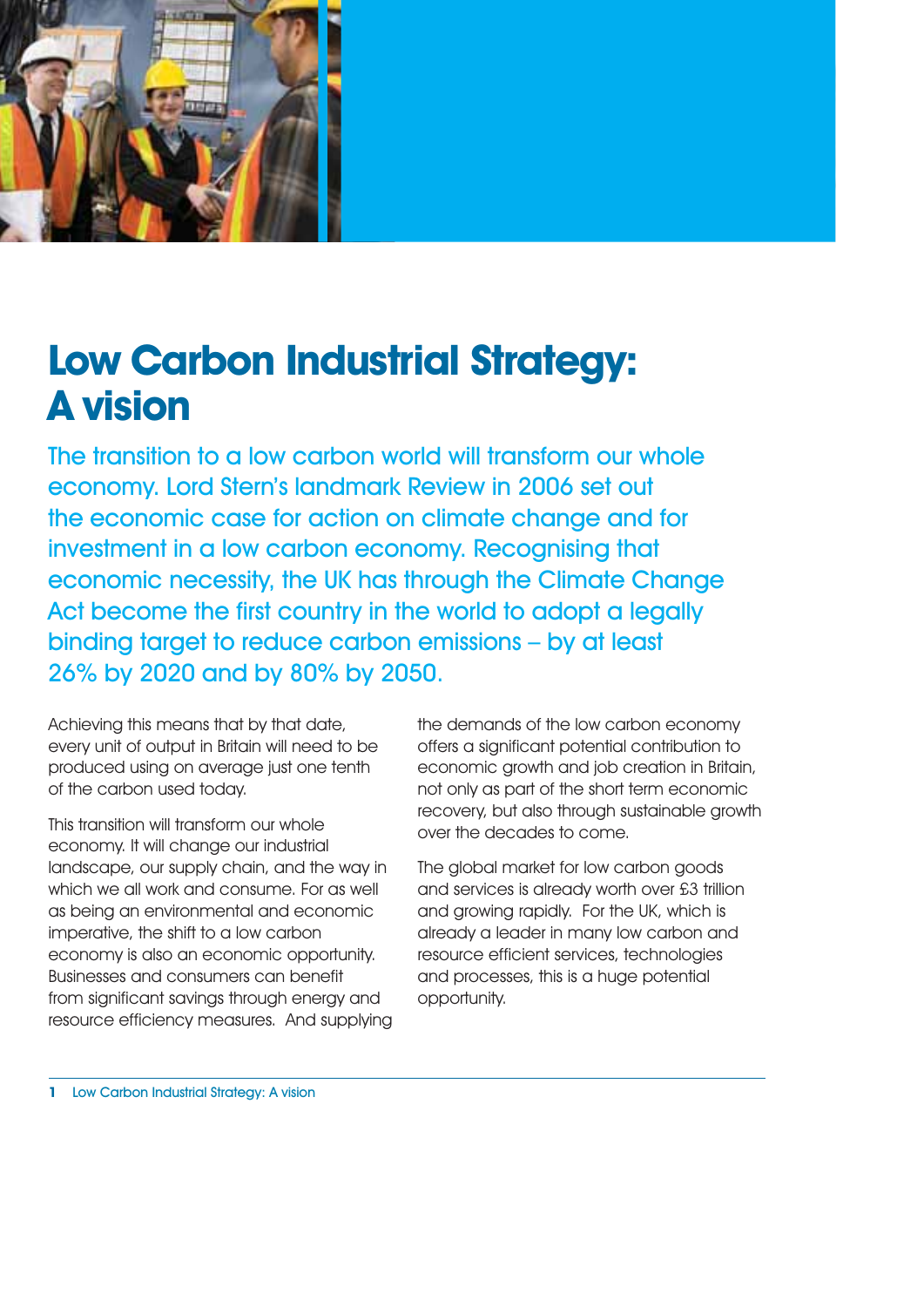

The challenge for business and government is to make sure that the UK benefits economically and industrially from the move to low carbon – ensuring that the jobs and growth that it could bring support our recovery from the downturn and our long term industrial future.

#### **A low carbon industrial strategy must seize the opportunities that will come with change: a new industrial activism for a new green industrial revolution**

We already have in place the key targets and regulatory drivers for carbon reductions in the areas of households, transport and power generation. The framework Government has put in place aims to give industry the confidence to invest in bringing low carbon products and services to the market. It includes the Climate Change Act, which sets binding carbon budgets for the UK, the EU Emissions Trading Scheme, which covers almost half of all emissions, the Renewables Obligation and our target of 15% of all energy coming from renewables by 2020, the new Carbon Reduction Commitment, building regulations, vehicle emissions standards, and dynamic product standards for consumer goods. All these, alongside

the public spending and planning processes the Government has put in place, will drive demand for low carbon and resource efficient goods and services.

But we must also think about how we best equip UK businesses and workers to compete for these opportunities. In an increasingly competitive global market it is vital we create the conditions that make the UK the best country in the world to grow a low carbon business. We need a new industrial activism that brings together different strands of government policy to ensure low carbon companies based here have access to the infrastructure, skilled workers, research and development and investment opportunities they need. We need to make sure that we drive the green industrial revolution from the regions as well as nationally, building on distinct regional and local advantages across the UK, and market British strengths in a competitive global marketplace.

#### **Opportunities will exist in sectors right across the UK and global economy**

For businesses, the transition to low carbon offers both commercial opportunities and the chance to save money and release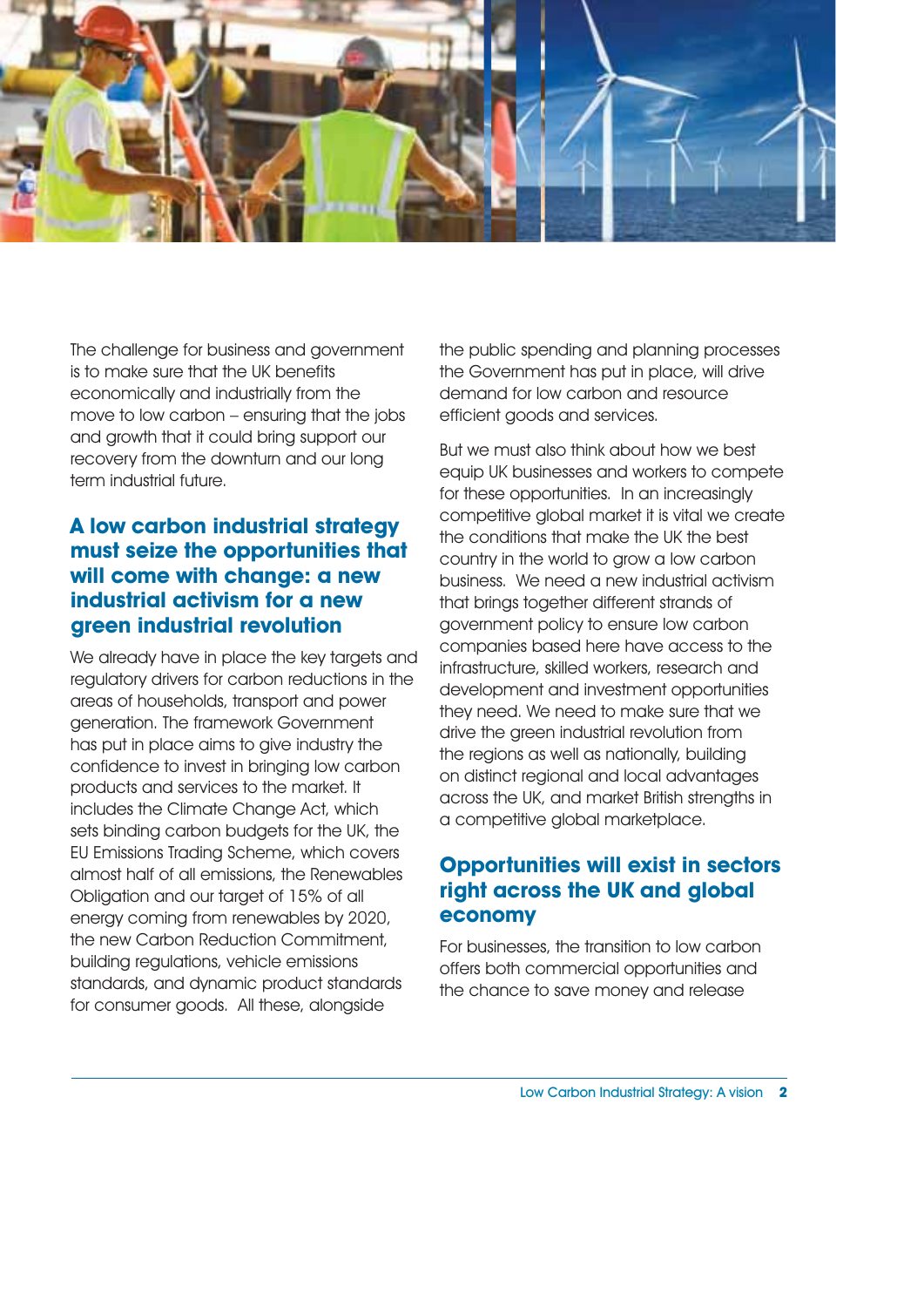

\***80**%

The UK is the first country in the world to adopt a legally binding target to reduce greenhouse gas emissions by 80% by 2050

productive resources through greater energy efficiency. At the heart of the Low Carbon Industrial Strategy are drivers of fundamental change in four key areas:

- Energy efficiency to save businesses, consumers and the public services money
- Putting in place the energy infrastructure for the UK's low carbon future – in renewables, nuclear, Carbon Capture and Storage and a 'smart' grid
- Making the UK a global leader in the development and production of low carbon vehicles
- Ensuring our skills, infrastructure, procurement, research and development, demonstration and deployment policies make the UK the best place to locate and develop a low carbon business and make sure international business recognises that.

The global shift to a low carbon economy could help to drive renewed growth that will lift us out of the economic downturn. It will be key to the UK's long term industrial future. Set out here are the areas in which the Government believes we can build on existing work to create a comprehensive and ambitious step change that ensures UK businesses can benefit fully from global moves to a low carbon economy. In close consultation with businesses, unions,

#### CASE STUDY: T-Mobile

41 . . N 1obile -Life's for Sharing

By establishing an energy management steering group,

T-mobile was able to save £648,000 on its energy bills last year alone. The group helped to map and carry out a raft of measures to optimise energy savings, establishing targets to drive this across different areas of the business.

environmental experts and other stakeholders we will now develop our approach for ensuring UK businesses can benefit from the transformative change to a low carbon economy. The resulting Low Carbon Industrial Strategy will be published in the summer.

#### **Saving businesses, consumers and the Government money through energy efficiency**

More efficient use of energy and other resources could save businesses and consumers in Britain billions of pounds every year. Much of this can be achieved from simple and cheap actions. The savings made could be quickly channelled into new investment.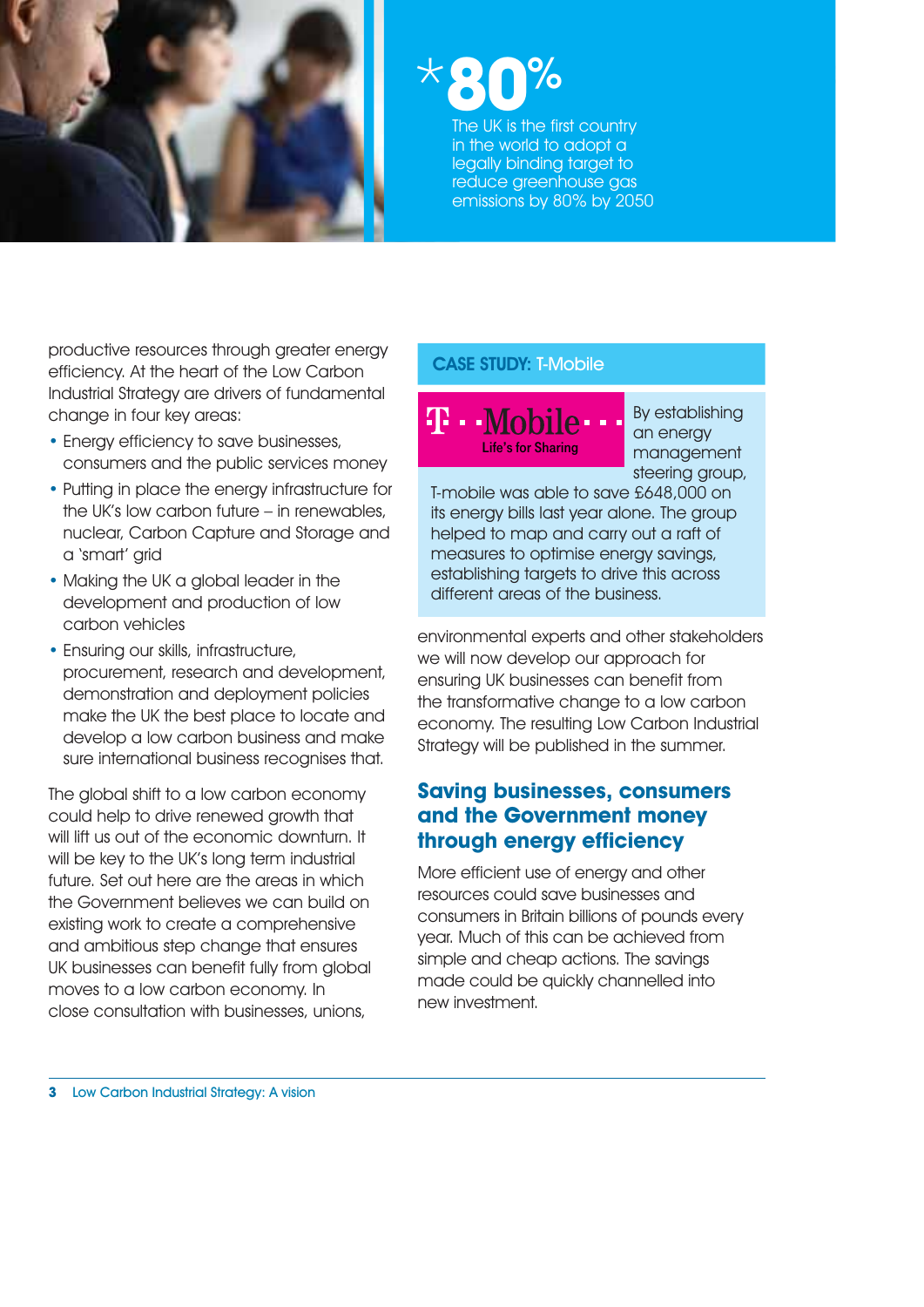

## **"**

The global market for low carbon goods and services is already worth over £3 trillion and growing rapidly. For the UK, which is already a leader in many low carbon and resource efficient services, technologies and processes, this is a huge potential opportunity. **"**

Greater resource efficiency has a fundamental role to play in increasing the productivity and competitiveness of UK business and it is also increasingly becoming a selling point for both UK and international customers. A national shift to greater resource efficiency would also support the creation of tens of thousands of jobs for businesses in this sector.

Despite the clear economic case for undertaking energy efficiency measures, lack of information and lack of finance – especially in the current economic climate – can prevent businesses from taking them up. Government has a clear role in removing these barriers and already provides advice and low cost finance, including through the Carbon Trust and Regional Development Agencies. While this assistance has been very successful, our ambition is to go further. This

includes making it easier for businesses to access advice and support through Business Link (www.businesslink.gov.uk) under Solutions for Business, the Government's streamlined portfolio of business support products, and the Real Help campaign being offered during the downturn, so as to help them make simple changes to reduce their resource use and save money.

The public sector has to demonstrate leadership in the move to a low carbon economy. The public sector could save a significant proportion of the £4 billion it spends on energy each year through energy efficiency measures. The public sector could also boost demand for innovative low carbon products and services as part of the £175 billion it spends annually on providing public services.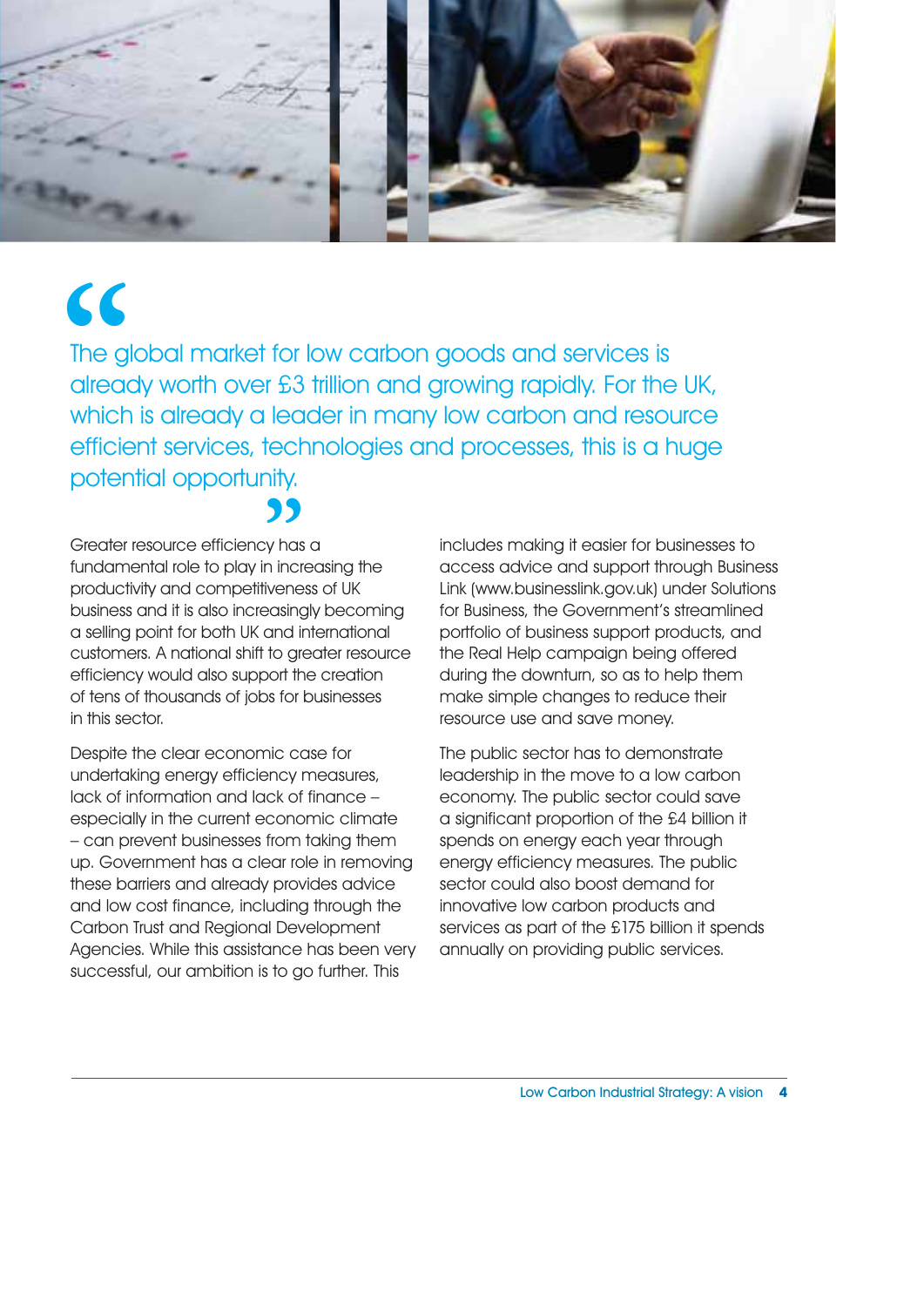

#### CASE STUDY: Blue-NG



**Blue-NG** has created an ultra-efficient Combined Heat and Power system fuelled by sustainably sourced bioliquid, the first of its kind in the world.

The CHiP (Combined Heat and intelligent Power) is already attracting global interest due to its electrical efficiency rating which peaks at 86%, making it 30% more efficient than its closest rival.

We have two objectives on energy efficiency for our Low Carbon Industrial Strategy: to facilitate a comprehensive step change in the number of businesses and public sector operations making the shift to greater energy efficiency, and to make sure that an active industrial policy means UK firms have the skills to advise and carry out this work, and to bring new energy efficiency technologies to market.

#### **What are the main barriers in the UK to business and the public sector realising the full benefits of energy efficiency?**

#### **Putting in place the energy infrastructure for the UK's low carbon future**

Energy is the engine of our society and our economy. Since the industrial revolution, the world has been dependent on high carbon fossil fuels for its energy needs. That will change dramatically in a low carbon economy. In the years ahead we will be transforming our electricity generation and energy grid to deliver power more efficiently and to adapt to new forms of power generation.

By 2020 we will need to increase energy from renewable sources by nearly 10-fold to meet our renewable energy targets, saving 20 million tonnes of CO<sup>2</sup> each year. Alongside our civil nuclear sector and a shift to clean coal through Carbon Capture and Storage, these new technologies will vastly reduce the carbon released in generating our electricity supply and heating our homes. The shift to renewable energy sources could also help to reduce the UK's dependence on imported oil and gas, helping to reduce the vulnerability of UK businesses to shifting energy prices.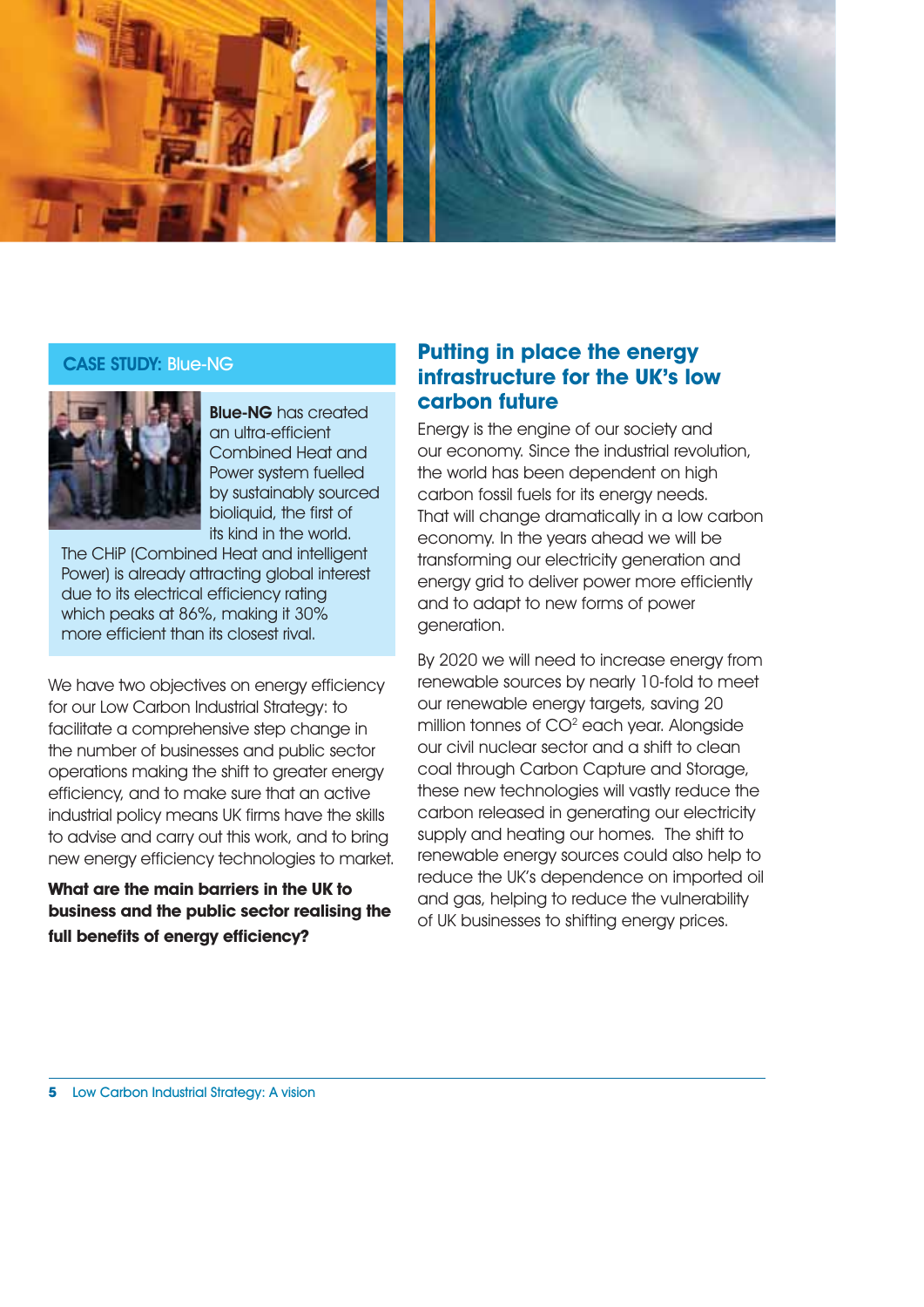

It is estimated that UK businesses could save a massive £3.3 billion a year on their energy bills through greater energy efficiency



But it is not enough to increase our use of low carbon energy generation sources. We must also transform the electricity grid itself, ensuring that it is equipped for the rapid connection of new forms of energy, able to adapt to the move to low carbon vehicles and increasingly efficient in the way it transmits and distributes electricity. Improving our grid architecture will be essential as we support more small-scale generation through the advent of our new Feed-in Tariffs. £5 billion of investment in the grid is already planned for the next five years, and we have set an aim of having smart meters installed in every home by 2020. We could also achieve carbon savings by generating heating centrally and distributing it to local homes and businesses through district heating networks.

The UK's Low Carbon Industrial Strategy will develop further our approach for delivering maximum economic benefits from the UK's shift to greater use of renewables, civil nuclear power and Carbon Capture and Storage. It will set out our strategy for making the UK's energy grid more efficient and 'smarter'. Details of our proposed approach for improving heat generation, creating

opportunities for UK businesses are set out in the Government's Heat and Energy Strategy for consultation on 12 February, and we will continue to explore other opportunities such as Combined Heat and Power.

**What are the key opportunities for UK business in moving to a new energy infrastructure?**

#### CASE STUDY: Smith Electric vehicles



Smith Electric Vehicles is the world's largest manufacturer of road-going commercial electric vehicles. Hundreds of Smith's zero

emission vans and trucks are in operation today with customers including Royal Mail, DHL, TNT and Sainsburys. Boasting a top speed of up to 70 mph, a range of over 100 miles and a payload of up to 7,400 kg, these vehicles are well suited for urban delivery cycles. Last month it announced a major collaboration with Ford to develop an electric version of the Ford Transit Connect for the North American market.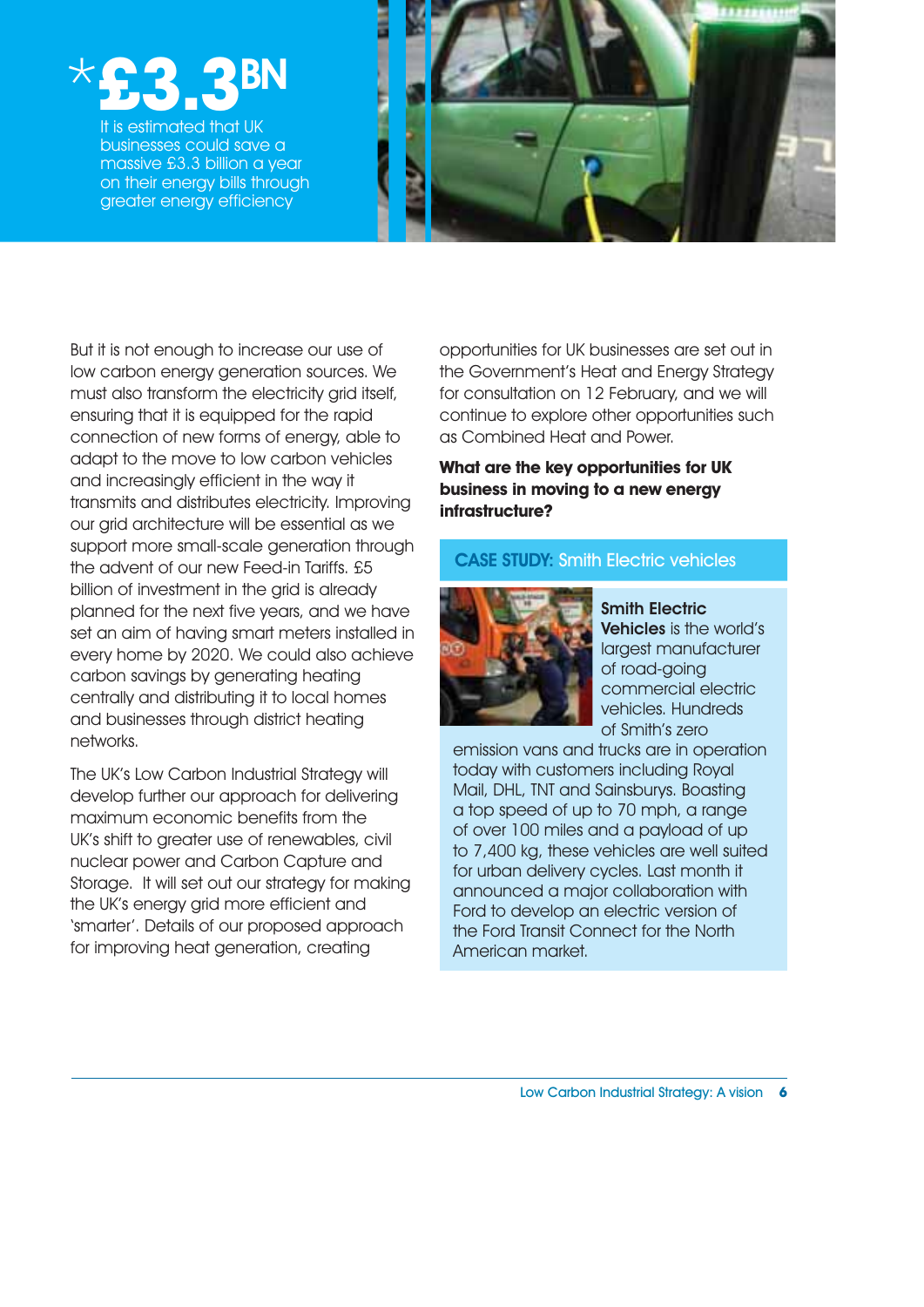

#### **Making the UK a global leader in the development and production of low carbon vehicles**

Our transport system is fundamental to our economic strength, connecting people to places and businesses to markets. However, the only sustainable future for transportation lies in a transformative shift to low carbon. Our ambition must be for the UK to be a world leader in low carbon transport, especially at the forefront of development and manufacture of low carbon automotive technology.

#### CASE STUDY: Wave Hub



Wave Hub is a groundbreaking project off the North Cornwall coast to create the world's first large-scale wave energy farm. It will allow wave

device developers to test their devices on a scale not seen before, potentially creating 1,800 jobs and injecting £560 million into the UK economy over 25 years, and providing the base for a much wider marine energy industry in the UK.

We have already committed over £350 million of support to encourage uptake of ultra-low emission vehicles and our support for the automotive sector in the downturn has been designed to help secure its long-term future as a world leading low carbon industry. We now need to equip the UK to compete in the global market both for vehicles and their components.

This means removing barriers to private sector investment, accelerating the development of low carbon road transport technologies through support for low carbon vehicle research and development, showing leadership through our public procurement policies, and making the UK a leading global location to demonstrate low carbon vehicle technology, as well as in other systems such as rail transport.

Our Low Carbon Industrial Strategy will set out how, working with the private sector, we can coordinate public sector activity to ensure the UK is a global leader in developing, demonstrating and manufacturing ultra-low emission vehicles and vehicle components.

**What is the best way for Government and business to work together to secure a world leading position for the UK in low carbon transport?**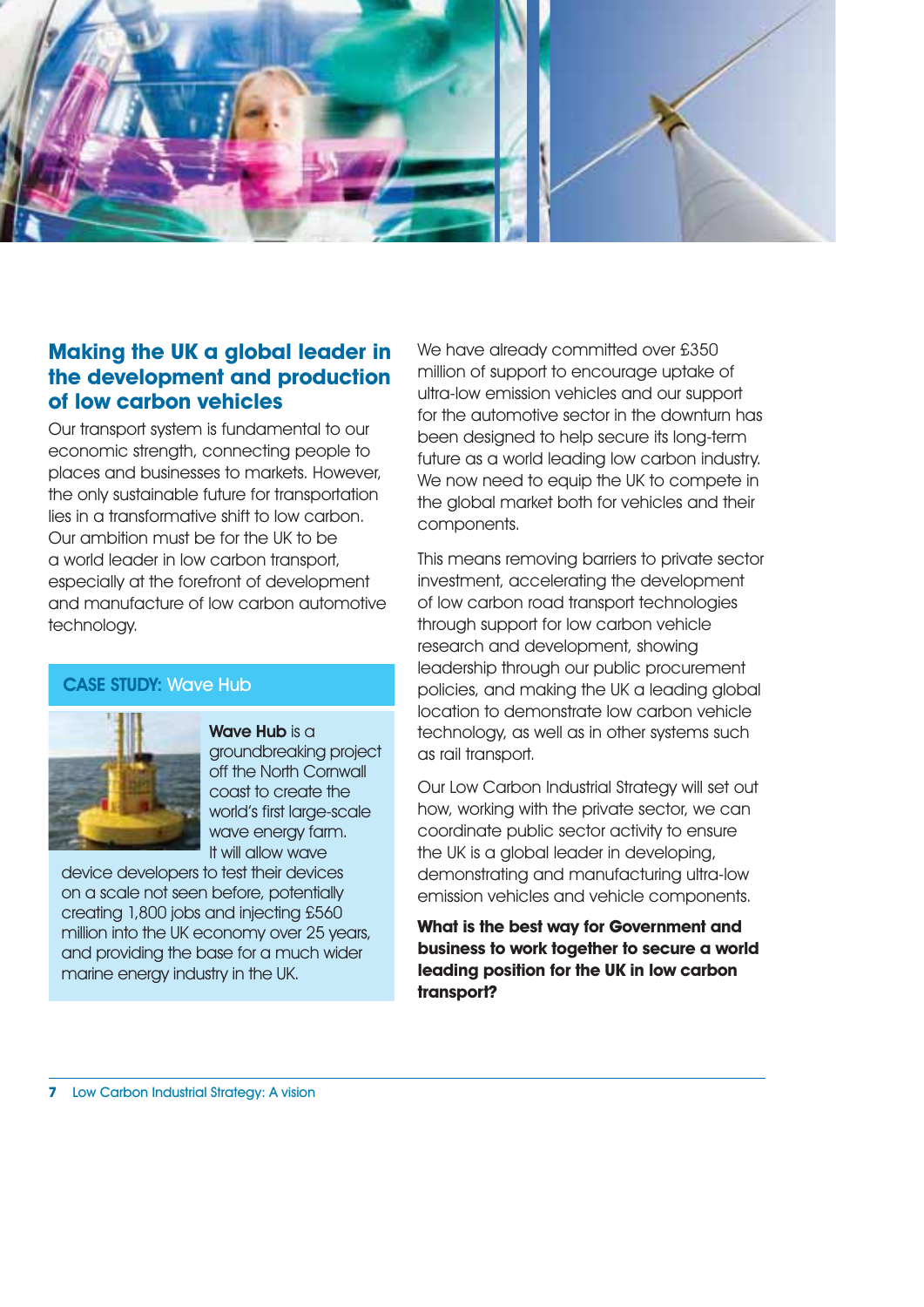

#### \***7.4**% low carbon sector represents 7.4% of our GDP in the UK.

#### **Making the UK the best place in the world to locate and grow a low carbon business**

To capitalise on the growth opportunities from a move to a low carbon economy, we must create the conditions for the UK to be – and be seen to be – the leading location in the world for growing an innovative low carbon business, developing new low carbon products and services. In practice, this means having people with the right skills in the right place at the right time, a research base which supports ground breaking research, and the capacity to turn these into world beating technologies.

The UK is already establishing itself as a major player in the £3 trillion global market for low carbon goods and services. Our low carbon and environmental sector, worth £107 billion a year, represents 7.4% of our GDP. The sector is growing fast, even in the downturn, and is expected to employ over 1 million people by the middle of the next decade.

We also have a world class science and research base and a superb record for innovation: in 2007, the UK attracted 30% of all European venture capital investment in clean technology.

#### CASE STUDY: OGI Groundwater Specialists Ltd



OGI Groundwater Specialists Ltd is a groundwater specialist consultancy, traditionally providing advice to engineering firms who need to

dig boreholes. Using their existing expertise they have taken advantage of a new low carbon opportunity to become specialists in the installation of Ground Source Heat Pumps. These renewable heat systems provide space and hot water heating with 40% of the carbon emissions of conventional heating.

In the decades ahead, companies will make critical decisions about where to locate low carbon manufacturing and innovation. If we are to benefit, this will require strategic thinking from government to use the power of public procurement, public policy, and shape the regulatory environment, Britain's infrastructure, its facilities for research and development and the skills of its workers to make the UK an obvious international destination for low carbon industry,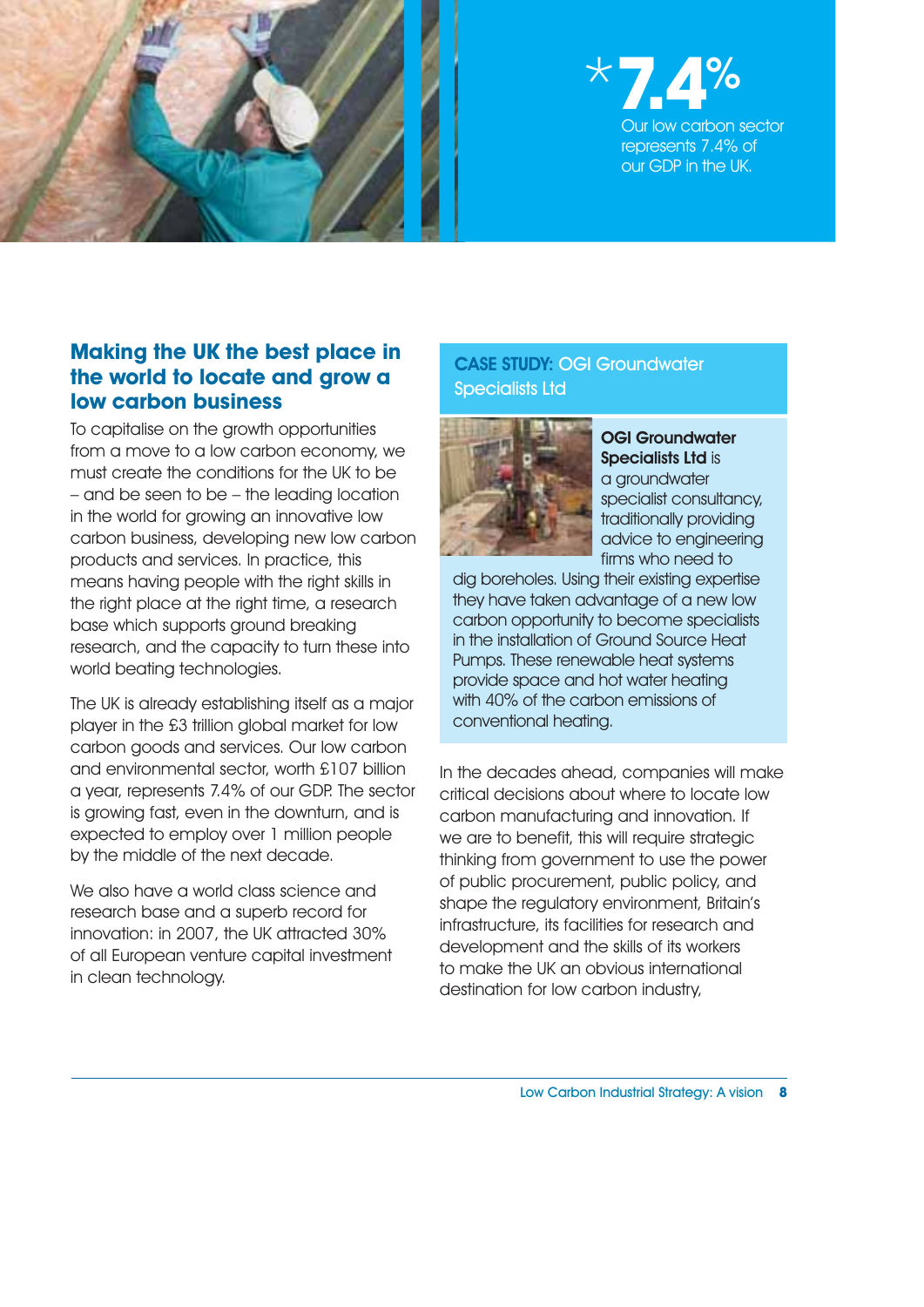# \***30**%

In 2007, the UK attracted 30% of all European venture capital investment in clean technology



#### CASE STUDY: Toyota Motor Europe



Toyota Motor Europe take a 360 degree approach, deliberately integrating training, e-learning and performance management

within their Environmental Leadership programme. Tackling the entire life cycle means leadership on production, logistics, sales and end-of-life skills, as well as the well known skills in vehicle technology.

research and development. It also means coordinated support for RD&D that is easy for business to access and navigate, and delivered efficiently.

Our Low Carbon Industrial Strategy will set out ways of ensuring that the UK is the best place in the world to grow a low carbon business and successfully attract new investment, not only as part of the short term economic

recovery, but to contribute to long term job creation and growth.

UK workers across all sectors will need to gain the skills to work with new low carbon technologies and processes, or provide new services that will come with a low carbon economy. Often, these are not new skills, but new ways of applying a foundation of training in technical subjects.

The skills to use low carbon goods and services will be embedded into training across every profession, equipping businesses across the UK economy to move rapidly to meet demand for new services.

The Low Carbon Industrial Strategy will set out how the Government will work with leading employers and key strategic partners, such as the Sector Skills Councils, to stimulate demand, support business innovation and create the framework for developing low carbon skills in the UK workforce and securing jobs for the future. It will be particularly important to address the leadership and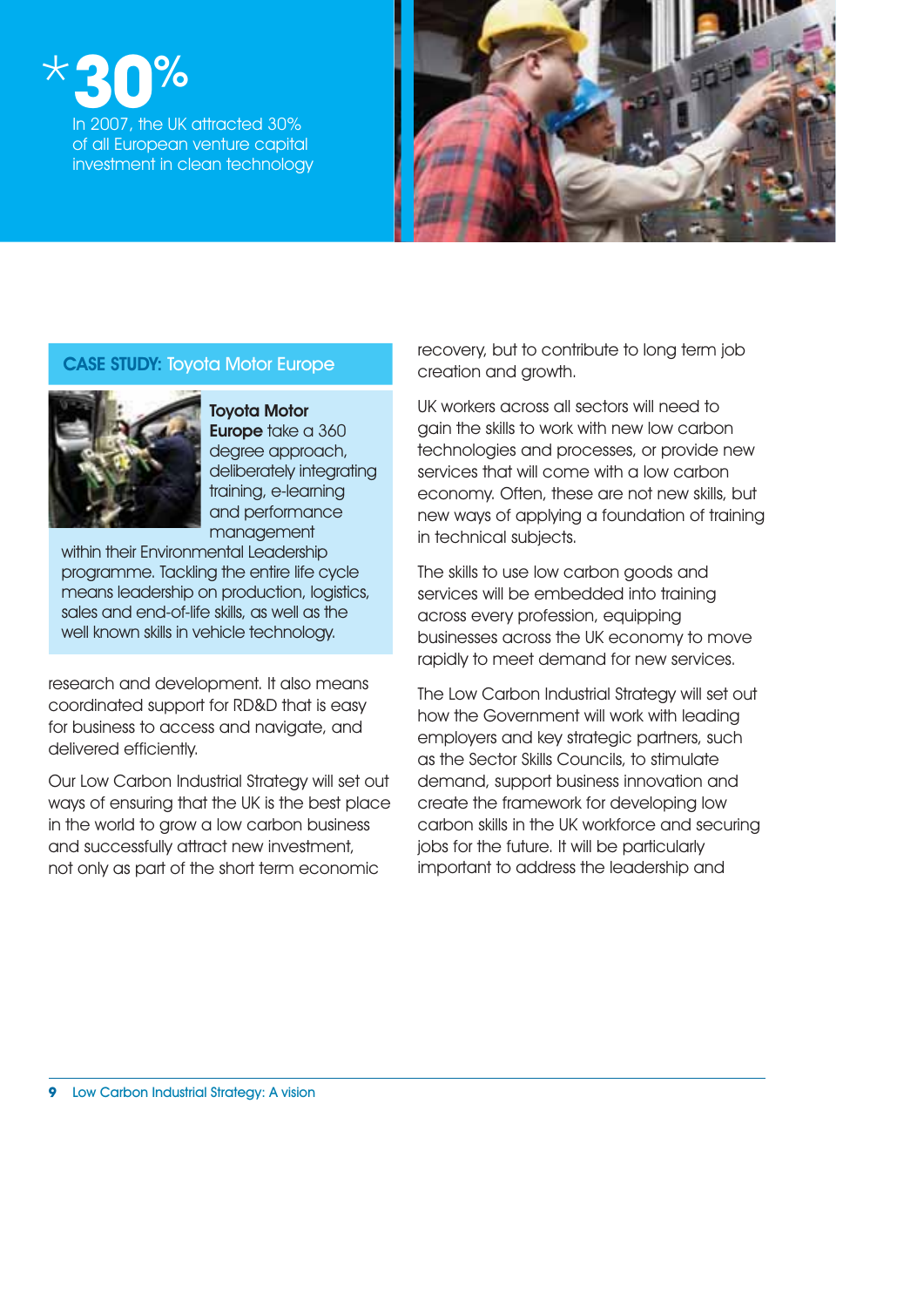

management issues that will deliver the culture change required in all sectors of the economy. Harnessing the talent and commitment of the entire UK workforce will be the key to success.

**How do we build the infrastructure, skills and research base we need to make the UK the world's foremost destination for low carbon investment?**

#### **Next Steps – Building on our vision**

This document sets out our vision for a low carbon economy in the UK. Going forward, we will work actively with stakeholders to develop our approach for achieving that vision. We are committed to using a strategic direction from Government to continue to drive a step change in the UK's transition to a low carbon economy. This change is not just an environmental and economic imperative; it is also potentially a huge economic opportunity for Britain, both in moving out of the current downturn, and in mapping out our industrial future.

We now want to hear your views on how we achieve that vision. You can contact us through our website,www.hmg.gov.uk/ lowcarbon, setting out both the challenges facing business now and in the future, and how we can work together to overcome them. We will use these views to inform policy development towards our Low Carbon Industrial Strategy.

#### www.hmg.gov.uk/lowcarbon

Printed in the UK by The Stationery Office Limited on behalf of the Controller of Her Majesty's Stationery Office ID6032917 03/09

Printed on Paper containing 75% recycled fibre content minimum.